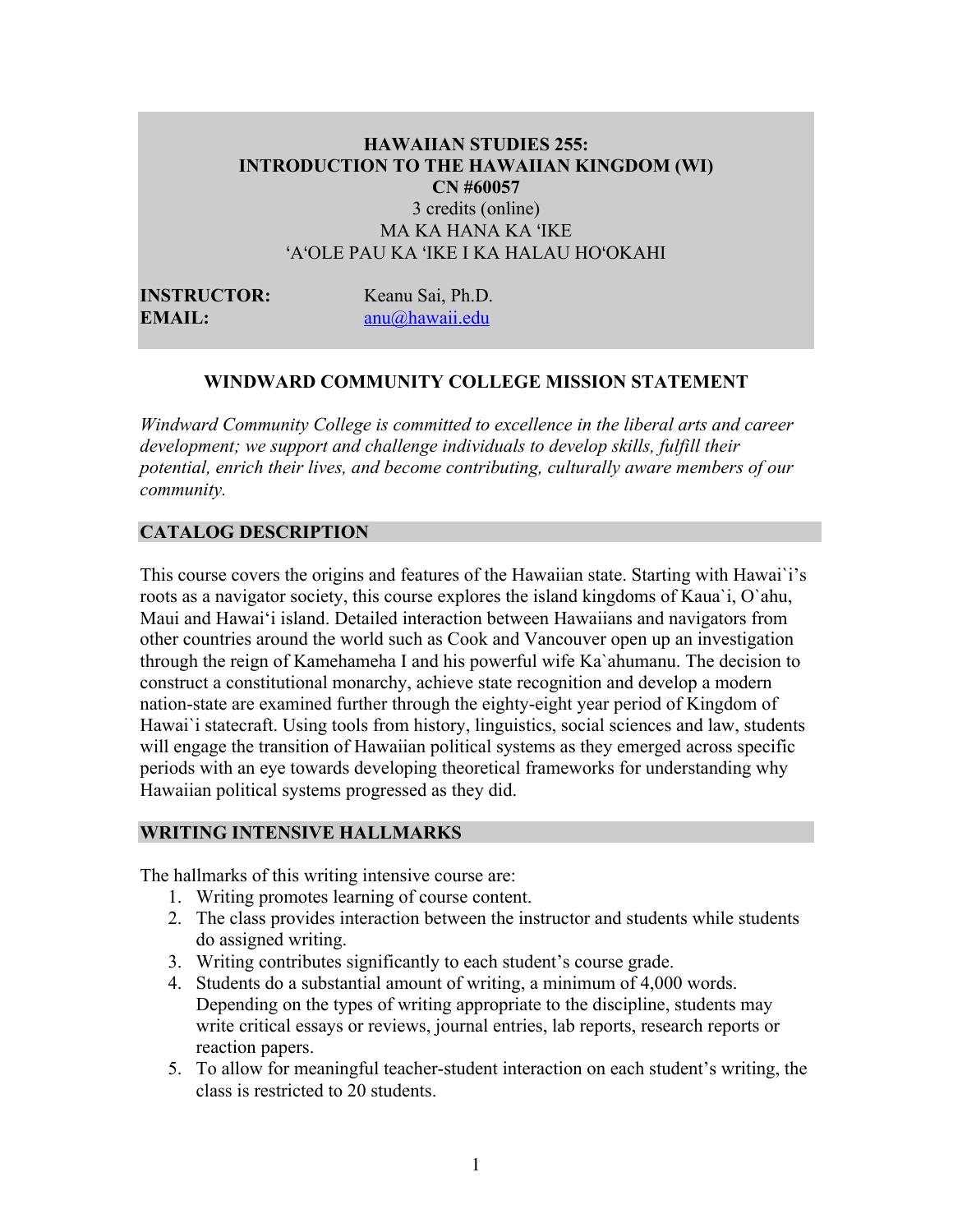#### **STUDENT LEARNING OUTCOMES**

The student learning outcomes for the course are:

- 1. The student will be able to identify and analyze key narratives, historical figures and events in the discovery and settlement of the Hawaiian Islands.
- 2. The student will be able to identify and analyze key historical figures and events in the formation and development of the Hawaiian nation and state through the 19<sup>th</sup> century.
- 3. The student will be able to describe and analyze the historical interaction between Hawaiian and European values, ideas and technology as they relate to political systems.

#### **COURSE TASKS AND ASSIGNMENTS**

#### **METHODOLOGY:**

Students will be expected to complete the required readings and submit three writing assignments as noted in the course schedule and your final paper. Grading is based on (20%) class participation and attendance, (30%) review and comment papers, and (50%) final paper. The class will be conducted in a seminar format and participation is required.

#### **CONFERENCE:**

Students will meet with the instructor at least once (1) throughout the semester. The student may schedule additional conferences should they feel the need to meet with the instructor. For students off island conference can be made by phone.

#### **WRITING ASSIGNMENTS**:

Writing assignments must be 4 pages in length and double-spaced with Chicago Style footnotes. Final papers will be 8 pages and double-spaced with Chicago Style footnotes. The total numbers of pages for the semester are 20 pages.

The Final paper should include:

- 1. Introduction. In the introduction you will provide some basic background on the topic you chose to write about and why it is important and interesting to you.
- 2. Thesis Statement. You'll need to provide a claim or argument that you want to assert as well as a basic outline of your paper. Example: "In this article, I will elaborate on the Larsen case and the actions taken by the parties since the Arbitral Award. I will then expound on the status of Hawai`i as a legal person and subject of international law, which firmly rests upon four fundamental elements: first, recognition of Hawai`i as an independent State; second, U.S. violation of Hawaiian State sovereignty on January 16, 1893; third, U.S. violation of Hawaiian neutrality during the Spanish-American War, 1898; and, fourth, U.S. violation of the International Law of Occupation to date. All four elements attribute to the continuity of the Hawaiian Kingdom as an independent State and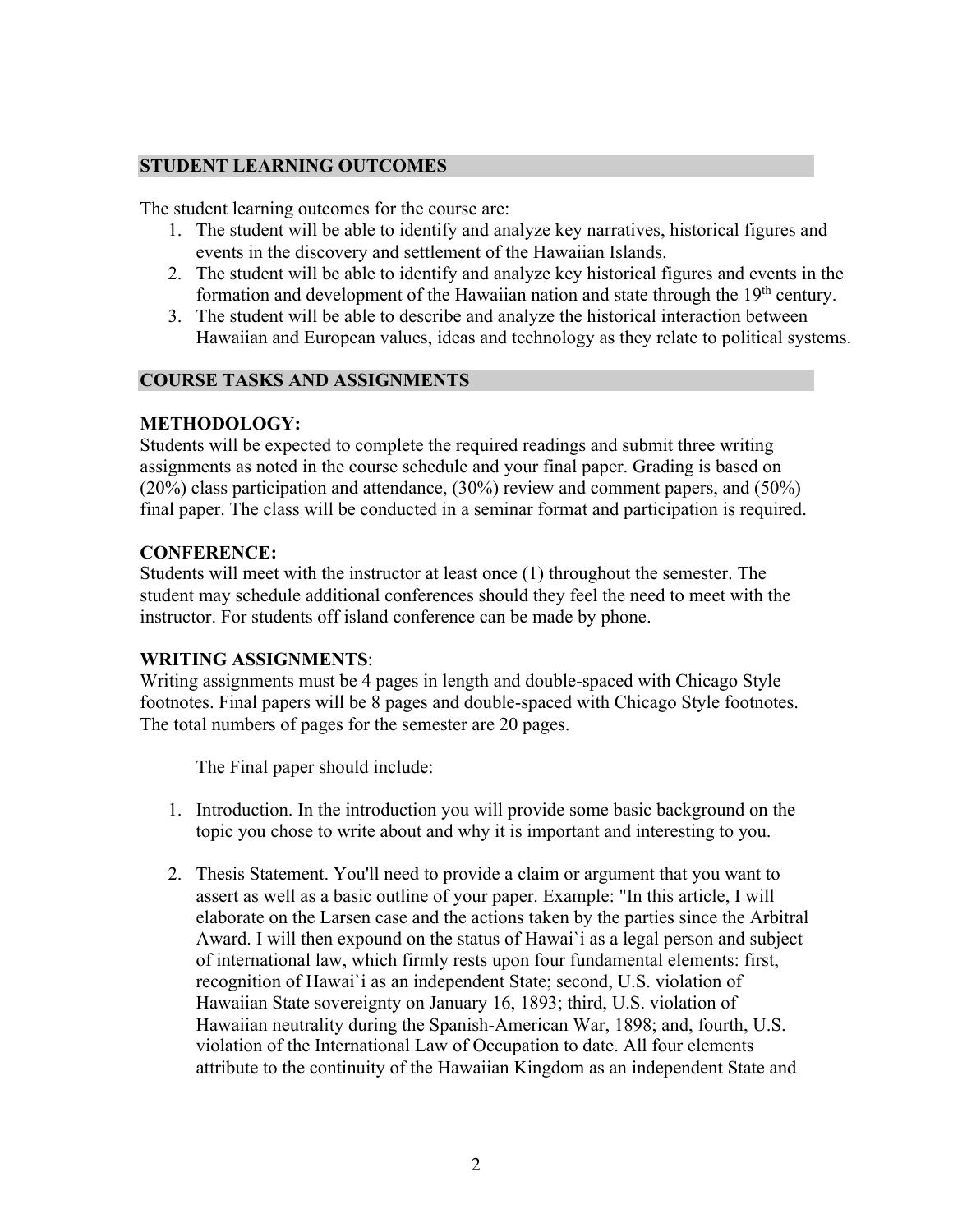provides the basis for the present legal dispute with the United States of America concerning the rights of Larsen––a Hawaiian national."

- 3. Evidence & Discussion. Provide a logical and coherent discussion of your topic and cite sources.
- 4. Conclusion. Reiterate the significance of your argument and explain the relevancy of your argument in contemporary Hawai'i.

# **LEARNING RESOURCES**

# **Texts**

- David Keanu Sai, "Ua Mau Ke Ea (Sovereignty Endures): An Overview of the Political and Legal History of the Hawaiian Islands," Pu'a Foundation, Honolulu, 2011. (\$55.00 + \$5.00 shipping & handling). The package includes the book and the accompanying DVD. Go online at: https://puafoundation.org/?product=ua-mau-keea-sovereignty-endures-the-textbook-and-academic-dvd.
- David Keanu Sai (ed.), *The Royal Commission of Inquiry: Investigating War Crimes and Human Rights Violations Committed in the Hawaiian Kingdom* (2020). The book can be downloaded from the "Resources" link on Laulima.

## **Articles**

- *Programme for Patriotic Exercises in the Public Schools*, Territory of Hawai'i Department of Public Instruction, 2-14 (1906), accessible on Laulima.
- "Hawai'i's Lesson to Headstrong California," William Inglis, Harper's Weekly, 226- 228 (1907), accessible on Laulima.
- "The Color of Nationality: Continuities and Discontinuities of Citizenship in Hawai'i," Doctoral Dissertation, Dr. Willy Kauai (2014), accessible on Laulima.
- "Ka Hoku o Osiania: Promoting the Hawaiian Kingdom as a Model for Political Transformation in Nineteenth-Century Oceania," Dr. Lorenz Gonschor, *Agents of Transcultuation* (2013), accessible on Laulima.
- "Charting a New Course for the Ship of State: Hawai'i Becomes a Constitutional Monarchy" in Thomas A. Woods (ed.), *Kokua Aku, Kokua Mai: Chiefs, Missionaries, and Five Transformations of the Hawaiian Kingdom*, Thomas A. Woods, M. Puakea Nogelmeier and David Keanu Sai (2018), accessible on Laulima.
- "This is not America: The Acting Government of the Hawaiian Kingdom Goes Global with Legal Challenges to End Occupation," Dennis Riches, 1 *Center for Glocal Studies* 81-130 (2015), accessible on Laulima.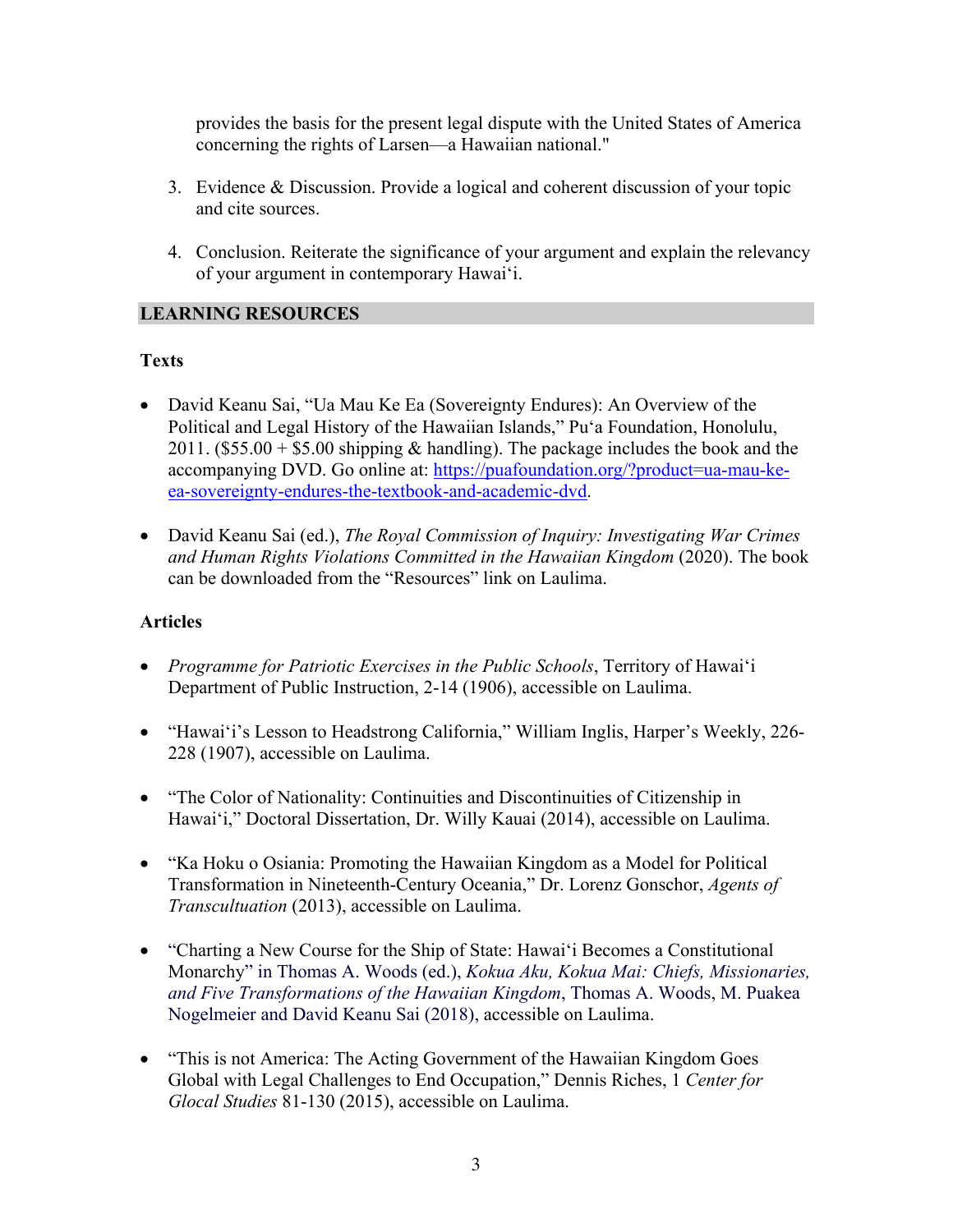# **COURSE EXPECTATIONS**

Respect the class as a learning environment by:

- Positive engagement in discussions.
- Use of appropriate language.
- Respecting the opinion and experiences of others*.*
- Conferences with the instructor are mandatory.

#### **COURSE SCHEDULE**

#### **Week #1 (Aug. 25 – Sep. 1)**—*Introduction to the course, expectations and format writing*

• Post Comment on Laulima discussion board

**Week #2 (Sep. 1 – 8)**—*The Hawaiian Kingdom*

- WATCH ONLINE: "Birth of a Literate Nation (Smithsonian Institute)" https://www.youtube.com/watch?v=zD1xmjbv548&feature=emb\_logo
- "Hawaiian Diplomacy (Smithsonian Institute)" https://www.youtube.com/watch?time\_continue=8&v=39QdOVqQNSE&feature  $=$ emb $logo$
- "How to Overthrow a Government (Smithsonian)" https://www.youtube.com/watch?time\_continue=1217&v=A8B0I1LhagM&featur e=emb\_logo
- Post Comment on Laulima discussion board

## **Week #3 (Sep. 8 – 15)**—*Evolution of Absolute Authority (Part I)*

- READ: Pages 9-37, UA MAU KE EA: Sovereignty Endures (2011)
- WATCH: Corresponding chapters to the readings of UA MAU KE EA on DVD
- Post Comment on Laulima discussion board

## **Week #4 (Sep. 15 – 22)**—*Dispelling the Missionary Myth*

- READ: "Charting a New Course for the Ship of State: Hawai'i Becomes a Constitutional Monarchy," Woods, Nogelmeier and Sai (2018)
- Post Comment on Laulima discussion board
- **Sep. 22—First written assignment due**

## **Week #5 (Sep. 22 – 29)**—*Government Reform (Part II)*

- READ: Pages 45-65, UA MAU KE EA: Sovereignty Endures, (2011)
- WATCH: Corresponding chapters to the readings of UA MAU KE EA on DVD
- Post Comment on Laulima discussion board

# **Week #6 (Sep. 29 – Oct. 6)**—*Hawaiian Diplomacy in the 19th century*

• READ: "Ka Hoku o Osiania: Promoting the Hawaiian Kingdom as a Model for Political Transformation in Nineteenth-Century Oceania" Gonschor (2013)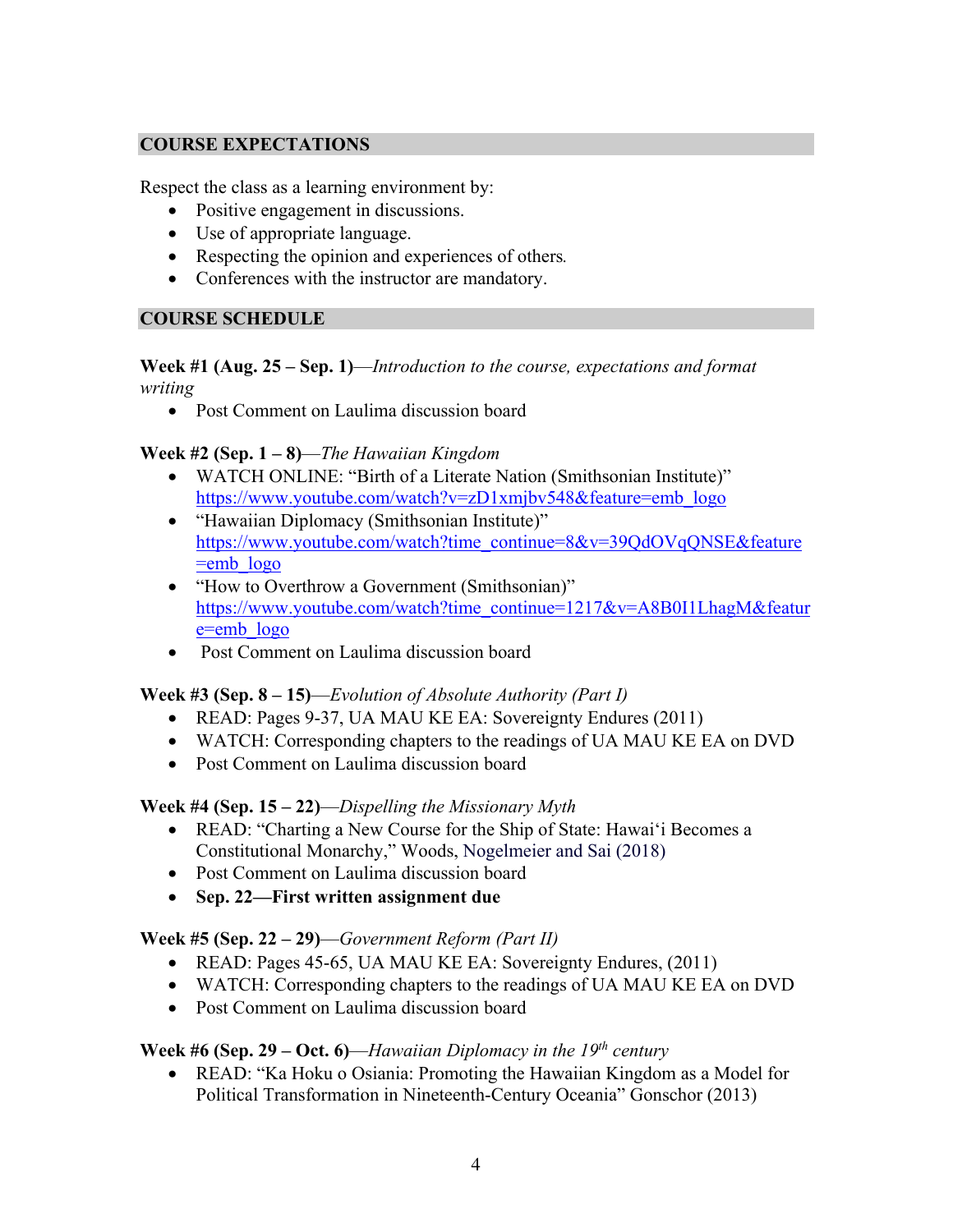- WATCH ONLINE**:** Interview with Lorenz Gonschor online at: https://www.youtube.com/watch?v=3dhuSOZMQeI.
- Post Comment on Laulima discussion board

# **Week #7 (Oct. 6 – 13)**—*United States Seizure of the Hawaiian Islands (Part III)*

- READ: Pages 73-95, UA MAU KE EA: Sovereignty Endures, Dr. Keanu Sai (2011)
- WATCH: Corresponding chapters to the readings of UA MAU KE EA on DVD
- Post Comment on Laulima discussion board
- **Oct. 13—Second written assignment due**

# **Week #8 (Oct. 13 – 20)**—*Occupation of the Hawaiian Kingdom (Part IV)*

- READ: Pages 103-127, UA MAU KE EA: Sovereignty Endures, Dr. Keanu Sai (2011); Territory of Hawai'i Department of Public Instruction, *Programme for Patriotic Exercises in the Public Schools*, 2-14 (1906); "Hawai'i's Lesson to Headstrong California," William Inglis, Harper's Weekly, 226-228 (1907)
- WATCH: Corresponding chapters to the readings of UA MAU KE EA on DVD
- Post Comment on Laulima discussion board

# **Week #9 (Oct. 20 – 27)** —*International Humanitarian Law*

- READ: Chapter 2, "The United States Belligerent Occupation of the Hawaiian Kingdom," Sai (2020).
- WATCH: "Speaking Truth to Power" https://www.youtube.com/watch?v=h8LlODTGNG4&list=PL6CO1VSvggrki0Ez 2a1zLFOu0Uynbz811
- Post Comment on Laulima discussion board

# **Week #10 (Oct. 27 – Nov. 3)** —*Hawaiian Nationality*

- READ: Chapter 7 "The Color of Nationality: Continuities and Discontinuities of Citizenship in Hawai'i," Doctoral Dissertation, Dr. Willy Kauai (2014).
- WATCH: "Denationalization in the Hawaiian Kingdom https://www.youtube.com/watch?v=nsB7ruvmIqs&t=5846s
- Post Comment on Laulima discussion board

**Week #11 (Nov. 3 – 10)** —*Acting Government Established by Doctrine of Necessity*

- READ: Pages 18-24, "The Royal Commission of Inquiry," Sai (2020); "Legal Opinion Affirms Authority of the Council of Regency Under International Law," https://hawaiiankingdom.org/blog/legal-opinion-affirms-authority-of-the-councilof-regency-under-international-law/
- Post Comment on Laulima discussion board
- **Nov. 10—Third written assignment due**

# **Week #12 (Nov. 10 – 17)** —*International Proceedings*

• READ: Pages 24-28, "The Royal Commission of Inquiry," Sai (2020)